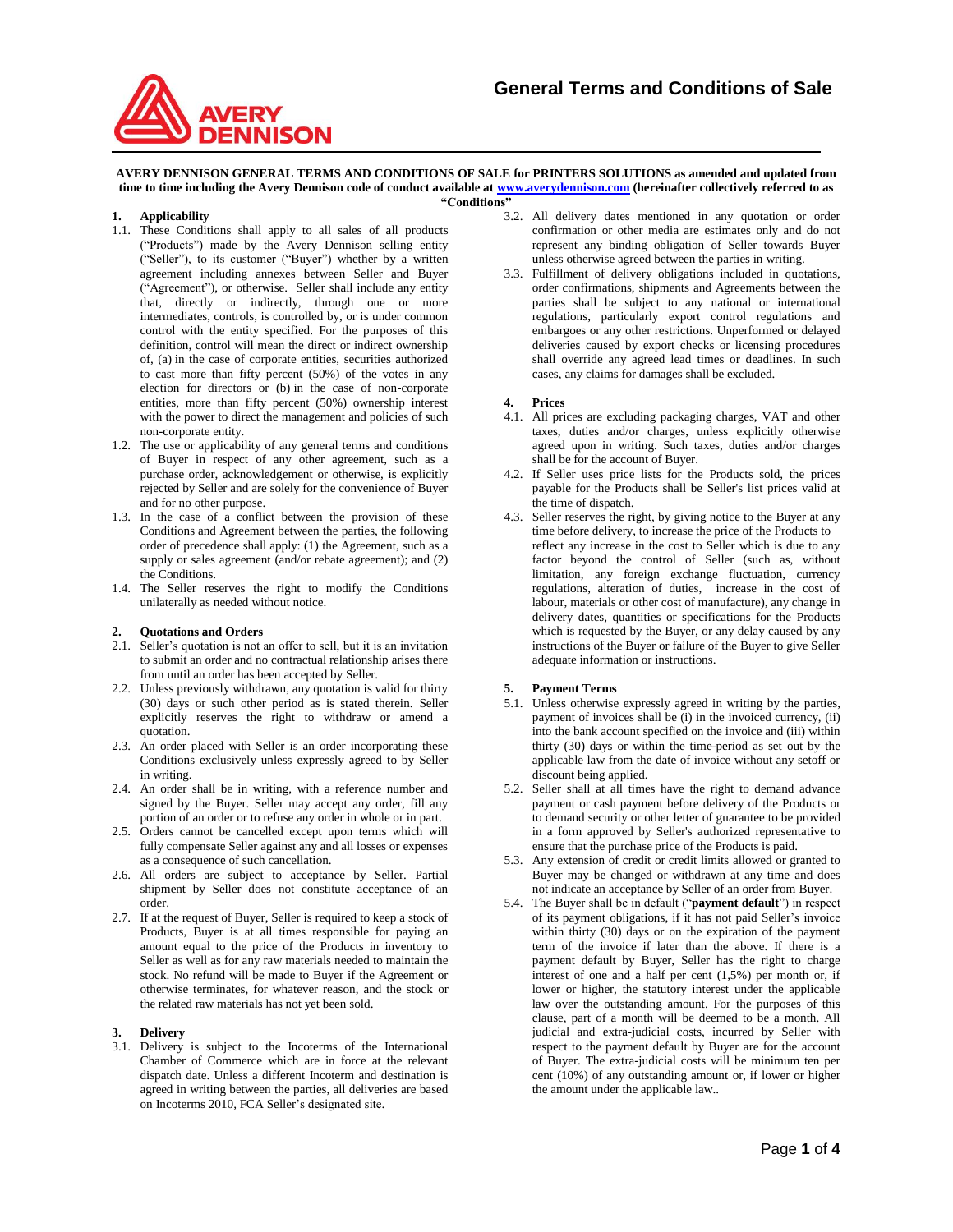

5.5. Seller may always at its sole discretion and without any notice being applicable, set-off any amount and/or charge due by Buyer with any amount payable by Seller to Buyer. Buyer does not have the right to set-off its payment obligations against the amounts payable to it by Seller.

## **6. Software**

- 6.1. These provisions will apply to the delivery of standard and/or custom-made software by Seller ("**Software**"), in addition to the provisions contained in these Conditions. Any additional terms concerning use of the Software will be set forth in a separate Software license.
- 6.2. The delivery includes Software relating to the application, the operating system, as well as the related manual.
- 6.3. Unless agreed otherwise, Buyer will at its own costs install the Software at its premises.
- 6.4. Seller does not guarantee that the Software is without any defects and/or bugs.
- 6.5. Seller will grant the Buyer a non-exclusive license for the use of the Software on the installed device. The license will immediately terminate and expire upon the end of the use of the Software or the return, transfer or sale of the equipment or in case of expiration or termination of the Agreement between the parties for any reason. Title to the Software will at all times remain with Seller.
- 6.6. Buyer is prohibited from (i) making copies of the Software, other than an archival or back up copy, (ii) reverse engineering or decompiling the Software, and/ or (iii) making amendments or alterations to the Software without prior written consent of Seller.
- 6.7. The Software does not include the source code. Buyer is not granted any rights pertaining to the source code for the Software.
- 6.8. Unless agreed otherwise, Seller will not provide maintenance services related to the Software.
- 6.9. Seller may, at its sole discretion, determine at any time whether to provide a new version of the Software to the Buyer or any patches or fixes for the Software.

### **7. Maintenance Services**

- 7.1. Seller may provide services in relation to certain equipment provided by Seller and Software, such as maintenance, assembly and other services ("**Services**").
- 7.2. Unless otherwise agreed between the parties, the rates at the day of service shall apply in respect of the Services.
- 7.3. Seller shall only perform the Services in respect of its own Products, and does not perform Services in relation to any equipment of third parties.
- 7.4. Seller shall not be obligated to provide the Services if Buyer has modified, amended or altered the Software or the equipment without the prior written consent of Seller. Seller shall not be obliged to provide the Services to Buyer, if it is evident to Seller that the Software and/or the equipment has been used in a manner for which it has not been intended or has otherwise been maintained in a manner not consistent with Seller's recommended procedures.

## **8. Retention of Title**

- 8.1. Notwithstanding delivery and passing of the risk under the relevant Incoterms, the ownership of the Products shall be retained by Seller and shall only be transferred to Buyer when Buyer has fully complied with all of its obligations contained in or arising from these Conditions and any Agreement between the parties, including payment.
- 8.2. If Buyer is in default in complying with any obligations arising from these Conditions and/or any Agreement between

the parties, Seller shall have the right at all times to obtain possession of or inspect the Products for which title has been retained, wherever they are located, without prejudice to Seller's other rights to compensation in connection with Buyer's default.

### **9. Intellectual Property**

- 9.1. All intellectual property rights pertaining to the Products shall be and remain the intellectual property right of Seller or its licensors.
- 9.2. All Buyer's logo's, trade names, or trademarks owned or used by Buyer in the course of its business ("**Marks**"), are the sole property of Buyer and Buyer will retain the intellectual property rights in relation to the use of such Marks. In case this is required for the performance of the obligations under the Agreement and/or these Conditions, Buyer shall grant Seller a royalty free and non-exclusive license to use the Marks for the term of the Agreement or until the obligations of Seller, including periods to satisfy compliance and regulatory obligations, under these Conditions have been fulfilled. Buyer indemnifies and holds Seller harmless against any and all costs (such as, but not limited to (third party) claims, demands, liabilities, losses, damages, settlements, judgments awards) that may be sustained or incurred by Seller in relation to, or as a result of, the use of the Marks, if and to the extent such use of Marks is prescribed by Buyer in relation to the Agreement and/or these Conditions.
- 9.3. Except as expressly provided in the Agreement or in these Conditions, no clause in the Agreement nor in the Conditions is construed as granting or implying to Buyer any rights to the Product under any letters patent, or other intellectual property right. If the Products are to be modified in any manufacturing process or combined with other components where the Product, changed or produced in accordance with a specification submitted by the Buyer, the Buyer will indemnify and defend Seller against all loss, damages, costs and expenses awarded against or incurred by Seller in connection with or paid or agreed to be paid by Seller in settlement of any claim for infringement of any patent, copyright, registered design, design, trade mark or other industrial or intellectual property rights of any other person which result from Seller's use of the Buyer's specification, modification or combination where the Product itself would not be subject to any claim of infringement.
- 9.4. Seller shall have the right to imprint its name and any applicable copyright, trademark, or patent information upon the Products, except that Buyer may, prior to the manufacture of special order goods, request that the imprint only be deleted.

### **10. Warranty**

- 10.1. Seller warrants for the period stated in clause 10.2 below, that the Products are free from defects in material or workmanship so that the Products meet Seller's specifications. Seller gives no other express or implied guarantees or warranties with respect to the Products, including, but not limited to, any implied warranties of merchantability, fitness for any particular use and/or noninfringement. This warranty may be asserted by Buyer only and not by Buyer's customers or users of Buyer's products.
- 10.2. The period of warranty is one (1) year from the date of shipment unless expressly provided otherwise in the Product data sheet, technical specifications or agreed in writing by the parties.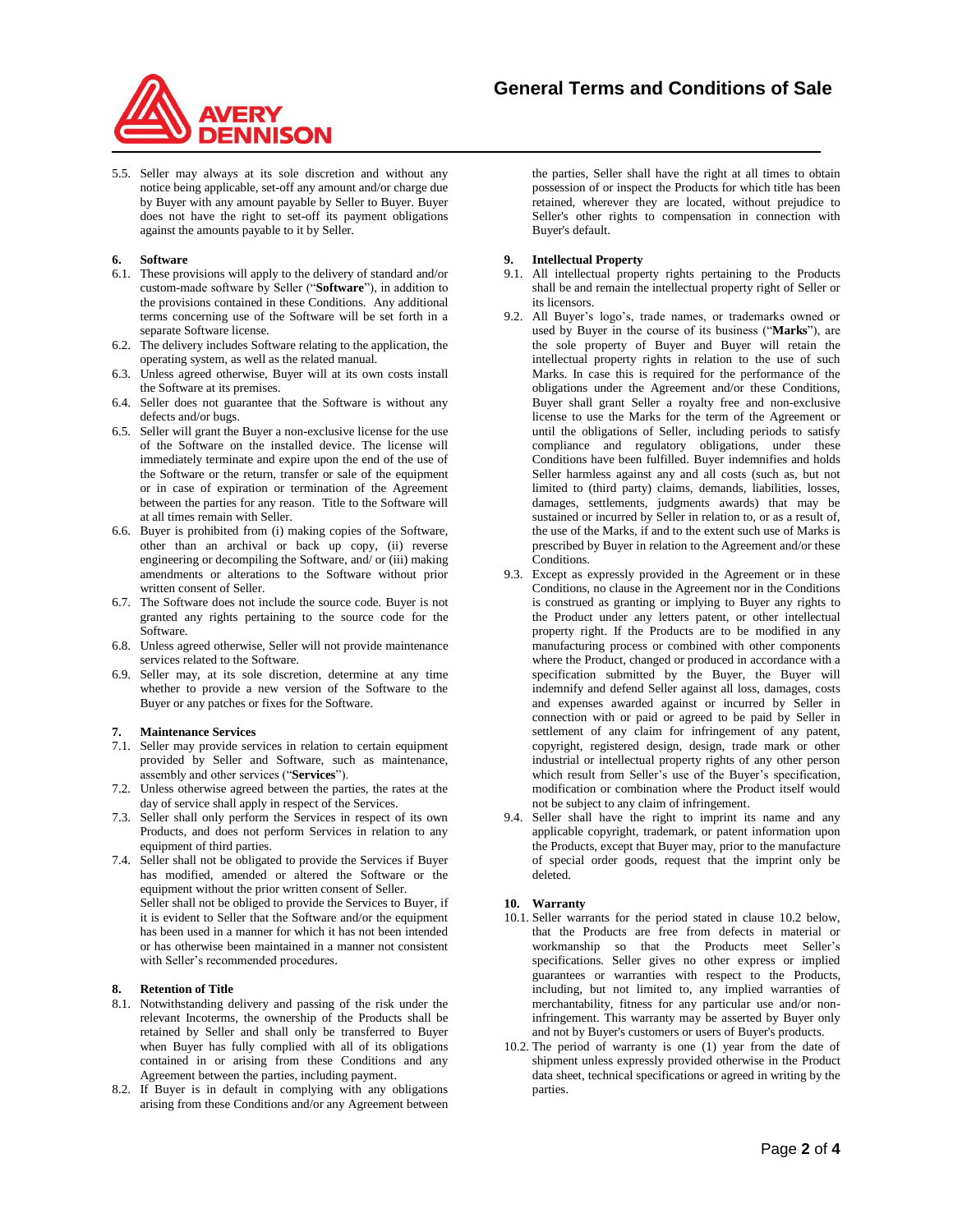

- 10.3. Immediately upon delivery, Buyer shall inspect the Products for quality and quantity. The check shall be based on transport documents and/or specifications applicable to the Products. Complaints in respect of quantity and/or visual defects to the Products shall be reported to Seller within forty eight (48) hours after delivery. Buyer shall note the defects on the relevant transport documents and shall keep the defective Products unless Seller requestsBuyer the return of the defective Products to Seller in their original packaging. Buyer shall follow Seller's material return requirements prior to sending the Products back to Seller.
- 10.4. Complaints in respect of non-visual defects to the Products shall be reported to Seller immediately after occurrence but in no event later than ninety (90) days after receipt. Buyer shall give immediate notice of such complaint to the claim handling department of Seller.
- 10.5. Any cause of action for Product defects or otherwise which Buyer may have shall be barred after the lapse of (i) the period referred to in clause 10.3 and/or (ii) the warranty period referred to in clause 10.2 above.
- 10.6. Should any failure to conform to Seller's warranty appear within the period referred to in clause 10.2 above, Buyer's sole and exclusive remedy shall be, at Seller's option, either crediting, in whole or in part, the Buyer with the purchase price of the affected Products, or replacing the affected Products or any affected part or parts thereof.
- 10.7. The warranty in this clause 10 will not apply and may not be invoked by Buyer, in case Buyer has not complied with the specific instructions relating to the Product, including, but not limited to instructions on storage, exposure, use, maintenance or other conditions of Seller as provide in materials or otherwise published in respect of a Product.

### **11. Liability**

- 11.1. Subject to any limitations or exclusions imposed by mandatory applicable law, Seller's aggregate liability to Buyer, whether for negligence, breach of contract, misrepresentation or otherwise, shall be limited to direct damage only and shall not exceed the price of the defective, non-conforming, damaged or undelivered Products which give rise to such liability as determined by net price invoices to Buyer in respect of any occurrence or series of occurrences.
- 11.2. The Buyer shall indemnify Seller against any and all losses, damages, and expenses including attorneys' fees and other costs that Seller may sustain in defending any action based upon any claim of negligence, breach of implied warranty, or similar claim arising directly or indirectly from the act, omission, or negligence of the Buyer in connection with or arising out of the use, operation, replacement, or repair of any product described hereunder and sold by Seller to Buyer.
- 11.3. Seller shall not be liable to Buyer for any indirect, incidental or consequential loss, damage or injury, including without limitation, loss of anticipated profits, loss of use or production or loss of capital, goodwill, reputation, or losses or expense resulting from third party claims, even if Seller has been advised of the possibility of such damages.

## **12. Force Majeure**

Neither party shall be liable for its failure to perform any of its obligations hereunder during any period in which such performance is delayed or made impossible by force majeure including, but not limited to, fire, flood, (civil) war, serious domestic disturbances, mechanical breakdown, failures of carriers, embargo, riot, labor unrest (including but not limited to strike, go-slow, work to rule), the intervention of any

governmental authority, or any causes or contingencies beyond a party's reasonable control, provided that the party who cannot perform as a result of such force majeure notifies the other party of the delay and the reasons thereof.

## **13. Confidentiality**

13.1 Buyer shall not disclose to any third party any information regarding the design of the Products, any drawings, specifications, test results, samples, quotations, prices, marketing materials and other terms of sale ("Confidential Information") received from Seller in connection with the Agreement and/or these Conditions, and Buyer shall use the Confidential Information exclusively in fulfilling its obligations and commitments towards Seller, except as and to the extent required by law or with written approval of Seller. Confidential Information shall not include information which is or becomes publicly available through no fault of Buyer which Buyer can show was already in Buyer's possession prior to receipt from Seller.

## **14. Assignment**

None of the rights or obligations of Buyer under the Agreement and/or these Conditions may be assigned or transferred in whole or in part without the prior written consent of Seller. Seller may assign any or all of these Conditions or Agreement to any affiliate of Seller or to an entity acquiring substantially all of the assets of the business related hereto.

## **15. Waiver**

- 15.1. No waiver, alteration or modification of these Conditions shall be valid unless made in writing by Seller.
- 15.2. No failure to exercise or delay in exercising on the part of Seller any right or remedy hereinafter shall operate as a waiver thereof.

## **16. No Third Party Beneficiaries**

These Conditions are made for the sole benefit of the parties thereto and their respective successors and permitted assigns and nothing herein, express or implied, is intended to or shall confer upon any other person or entity any legal or equitable right, benefit or remedy.

### **17. Severability**

Each paragraph and provision of these Conditions is severable and if any provision is held invalid or unenforceable the remainder shall nevertheless remain in full force and effect.

# **18. Jurisdiction and Applicable Law**

- 18.1. These Conditions shall be governed by and construed and interpreted in accordance with the laws of the country of Seller's registered seat ("Applicable Laws"). The provisions of the United Nations Convention on Contracts for the International Sale of Products ("the Vienna Convention") shall not apply.
- 18.2. Any disputes arising out of or in connection with any order or sale agreement between Seller and Buyer shall be brought before the competent courts of Seller's registered seat.

## **19. Compliance with laws**

19.1. Buyer shall comply with all Applicable Laws and regulations including but not limited to the relevant European Union and U.S.A. laws and regulations on export and Buyer shall not export or re-export any of Seller's and/or its affiliates' technical data or Products to any country, party or entity to which export or re-export is forbidden by the European Union and/or the U.S.A.